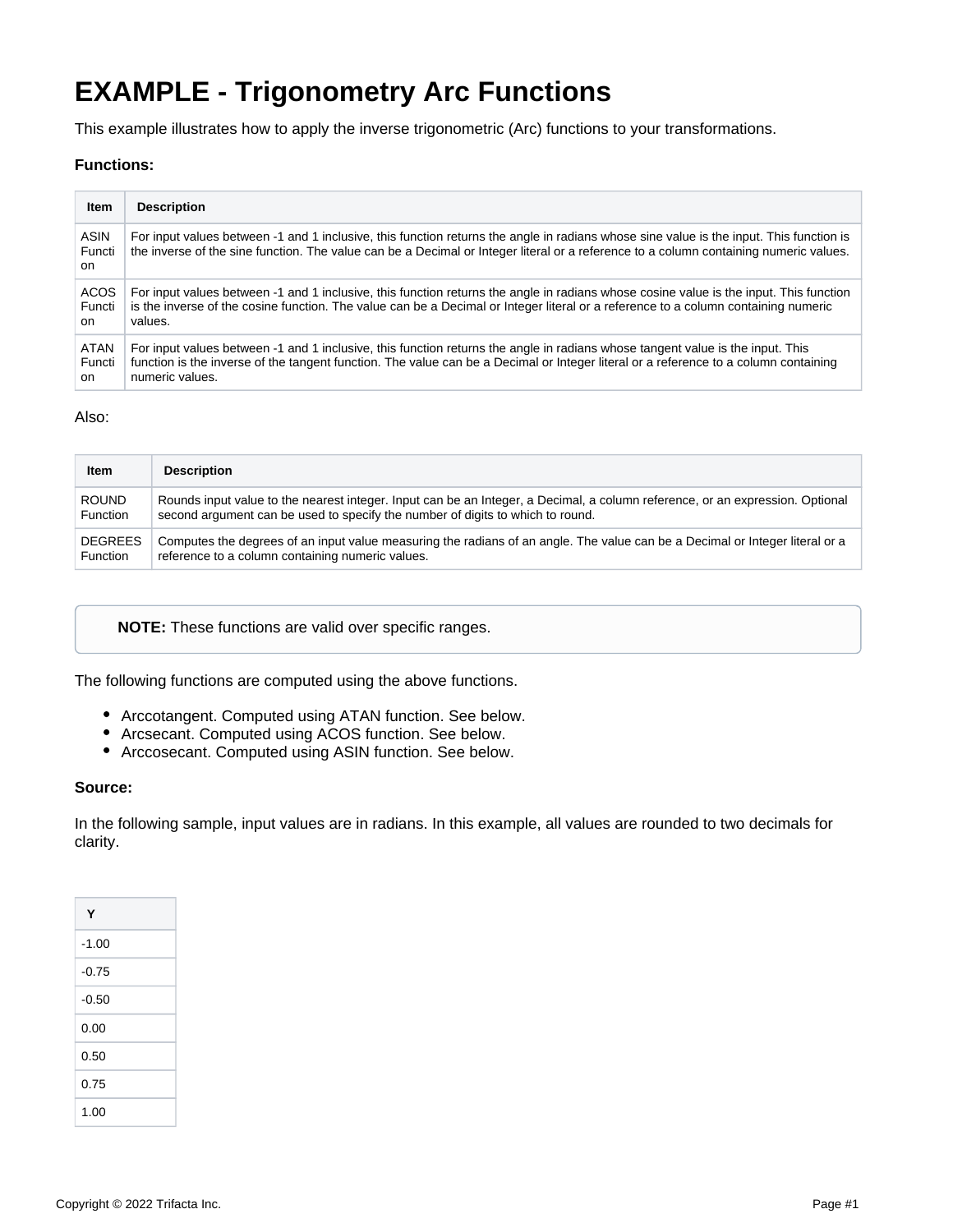# **Transformation:**

## Arcsine:

Valid over the range  $(-1 \le Y \le 1)$ 

| <b>Transformation Name</b>    | New formula                |  |  |
|-------------------------------|----------------------------|--|--|
| Parameter: Formula type       | Single row formula         |  |  |
| <b>Parameter: Formula</b>     | round(degrees(asin(Y)), 2) |  |  |
| Parameter: New column<br>name | 'asinY'                    |  |  |

#### Arccosine:

Valid over the range  $(-1 \le Y \le 1)$ 

| <b>Transformation Name</b>    | New formula                |
|-------------------------------|----------------------------|
| Parameter: Formula type       | Single row formula         |
| Parameter: Formula            | round(degrees(acos(Y)), 2) |
| Parameter: New column<br>name | 'acosY'                    |

#### Arctangent:

Valid over the range  $(-1 \le Y \le 1)$ 

| <b>Transformation Name</b>    | New formula                |
|-------------------------------|----------------------------|
| Parameter: Formula type       | Single row formula         |
| Parameter: Formula            | round(degrees(atan(Y)), 2) |
| Parameter: New column<br>name | 'atanY'                    |

## Arccosecant:

This function is valid over a set of ranged inputs, so you can use a conditional column for the computation.

| <b>Transformation Name</b>           | Conditional column                        |  |  |  |
|--------------------------------------|-------------------------------------------|--|--|--|
| <b>Parameter: Condition type</b>     | ifthenelse                                |  |  |  |
| Parameter: If                        | $(Y \le -1)$ $ (Y \ge -1)$                |  |  |  |
| <b>Parameter: Then</b>               | $round(degrees (asin(divide(1, Y)))$ , 2) |  |  |  |
| <b>Parameter: New column</b><br>name | 'acscY'                                   |  |  |  |

## Arcsecant:

Same set of ranged inputs apply to this function.